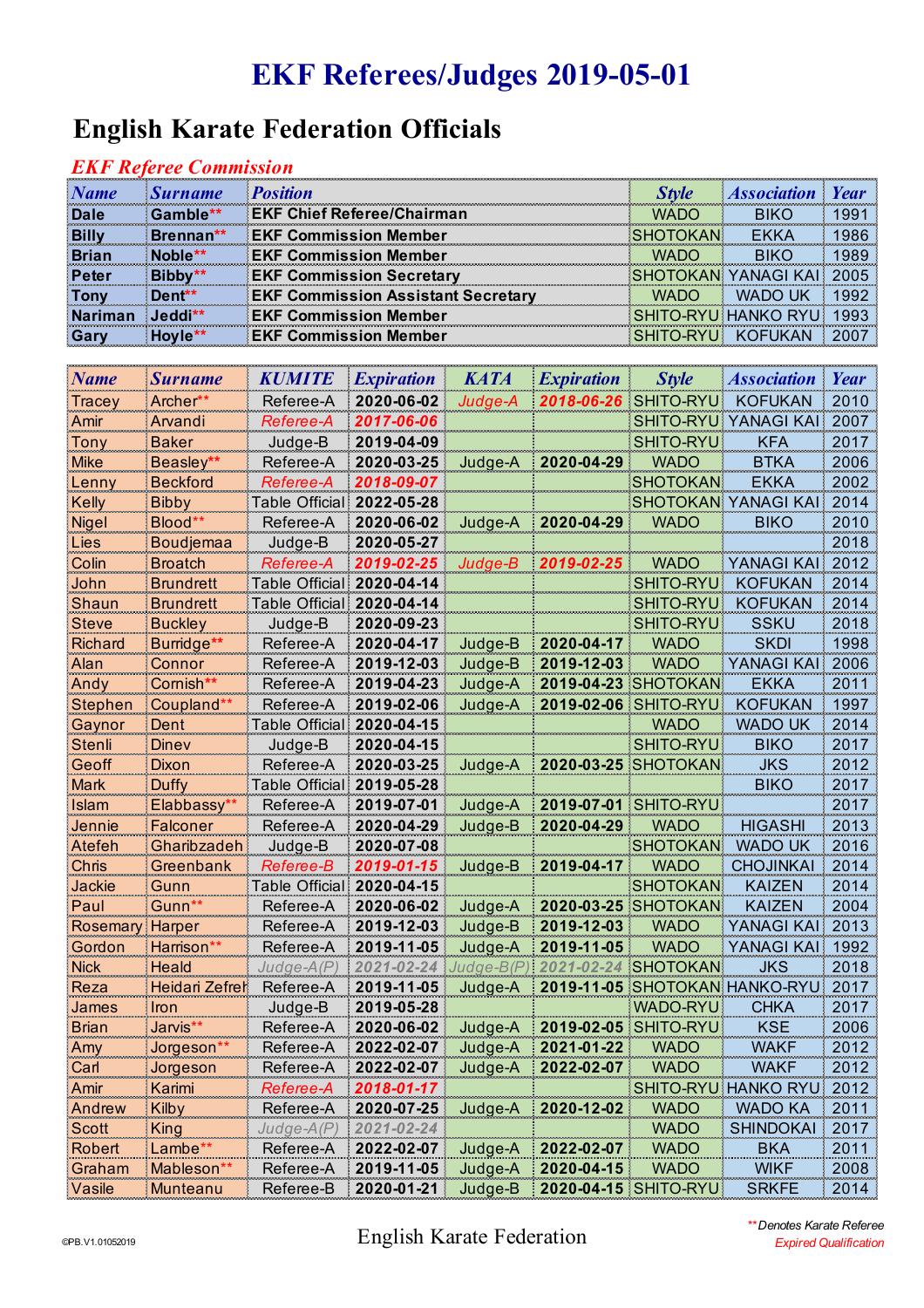# **EKF Referees/Judges 2019-05-01**

| <b>Name</b>     | <b>Surname</b> | KUMITE          | <i><b>Expiration</b></i> | KATA      | <i><b>Expiration</b></i> | <b>Style</b>               | <i><b>Association</b></i> | Year |
|-----------------|----------------|-----------------|--------------------------|-----------|--------------------------|----------------------------|---------------------------|------|
| Danielle        | <b>Noble</b>   | Judge-B         | 2020-04-15               | Judge-B   | 2020-04-15               | <b>WADO</b>                | <b>HIGASHI</b>            | 2017 |
| Vince           | Parker**       | Referee-A       | 2020-01-14               | Judge-A   | $2020 - 01 - 14$         | <b>WADO</b>                | <b>AIWAKAI</b>            | 1994 |
| Jaswinder Patla |                | Judge-B         | 2022-01-13               | Judge-B(P | 2021-02-24               | <b>WADO</b>                | <b>XCALIBER</b>           | 1998 |
| Ashley          | <b>Pickles</b> | Referee-A       | 2019-02-25               | Judge-B   | 2019-04-09               | <b>WADO</b>                | <b>SHINDOKAI</b>          | 2012 |
| Keith           | Pinnegar       | Judge-B         | 2020-09-23               |           |                          | <b>WADO</b>                | <b>WIKF</b>               | 2018 |
| Fred            | Ritson         | Judae-A         | 2019-11-05               | Judge-B   | 2019-11-05               | <b>WADO</b>                | <b>YANAGI KAI!</b>        | 2014 |
| Dave            | Robinson**     | Referee-A       | 2020-04-29               | Judge-A   |                          | <b>2020-04-29 SHOTOKAN</b> | <b>ASKA</b>               | 1994 |
| Vicky           | <b>Rothery</b> | Judge-B         | 2020-04-15               | Judge-B   | 2020-05-27               | <b>BUSHIDO</b>             | <b>BUSHIDO</b>            | 2018 |
| Murat           | Seidovs        | Table Official: | 2019-08-06               |           |                          | <b>SHITO-RYU</b>           | HANKO RYU:                | 2017 |
| Ashraf          | Salampour      | Judge-A         | 2019-07-08               | Judge-B   |                          | 2020-07-08 SHITO-RYU       | wado uk                   | 2015 |
| Eugene          | Smith          | Referee-B       | 2019-07-08               | Judge-B   | $2020 - 04 - 15$         | <b>WADO</b>                | <b>HIGASHI</b>            | 2013 |
| <b>Matthew</b>  | Soanes**       | Referee-A       | 2022-02-07               | Judge-A   | 2020-12-02               | <b>WADO</b>                | WADO KA                   | 2011 |
| Cealwyn         | Stevens        | Referee-A       | 2019-04-23               | Judge-B   | 2018-04-17               | <b>SHOTOKAN</b>            | EKKA                      | 2002 |
| <u>Ivor</u>     | Thomas**       | Referee-A       | 2018-06-08               | Judge-A   | 2020-12-02               | <b>WADO</b>                | <b>NKA</b>                | 1996 |
| Terence         | Thornton       | Table Official! | 2020-04-15               |           |                          | <b>WADO</b>                | <b>BIKO</b>               | 2017 |
| Mike            | Tointon**      | Referee-A       | 2019-09-07               | Judge-A   |                          | <b>2020-01-21 SHOTOKAN</b> | <b>KDF</b>                | 2006 |
| Anthony         | Tuttv**        | Referee-A       | 2019-11-05               | Judge-A   | 2020-12-02               | <b>SHITO-RYU</b>           | YANAGI KALI               | 2013 |
| Carol           | Warne          | Judge-B         | 2020-04-15               |           |                          | <b>BUSHIDO</b>             | <b>BUSHIDO</b>            | 2018 |
| <b>Phillip</b>  | Whyte          | Referee-A       | 2019-11-05               | Judge-A   |                          | 2020-12-02 SHITO-RYU       | <b>KFA</b>                | 2011 |
| Yordan          | Yordaivou      | Judge-B         | 2020-03-25               |           |                          | <b>SHITO-RYU</b>           | <b>KFA</b>                | 2015 |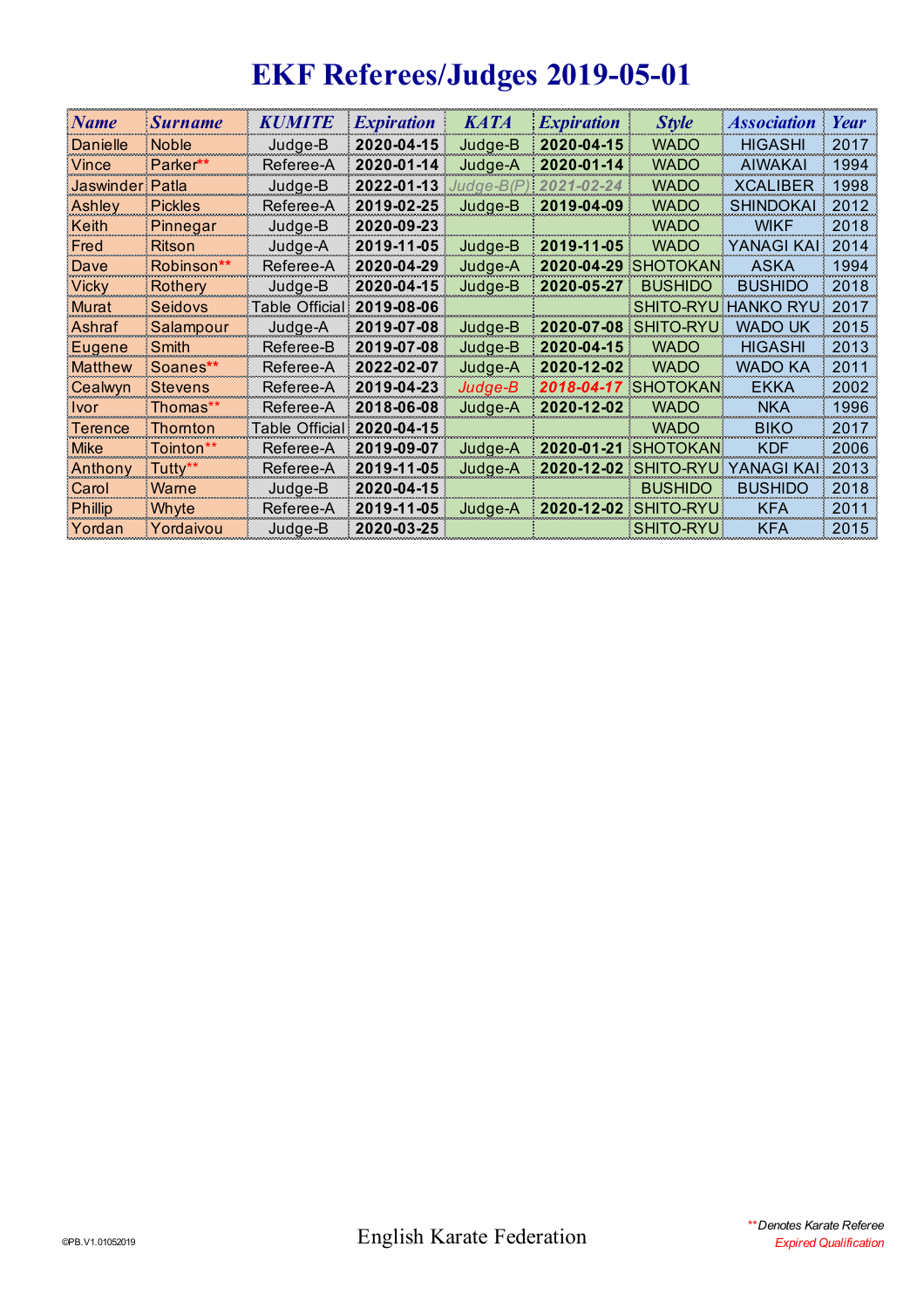## **EKF Referees/Judges 2019-02-24**

### **British Karate Federation Officials**

#### *BKF Referee Commission*

| <b>Name</b>  | <b>Surname</b> | <b>Position</b>                   |                 | <i><b>Association</b></i> |
|--------------|----------------|-----------------------------------|-----------------|---------------------------|
| <b>Dale</b>  | Gamble**       | <b>BKF Chief Referee/Chairman</b> | <b>WADO</b>     |                           |
| <b>Billy</b> | Brennan**      | <b>BKF Commission Member</b>      | <b>SHOTOKAN</b> |                           |
|              | Joble**        | <b>BKF Commission Member</b>      | MADO            |                           |
| Tony         | Dent**         | <b>BKF Commission Member</b>      | MADO            | WADO UK                   |
|              |                | <b>BKF Commission Secretary</b>   | SHOTOKAN        | YANAGI KAI                |

| <b>Name</b>    | <b>Surname</b>   | <b>KUMITE</b> | <i><b>Expiration</b></i> | <b>KATA</b> | <i><b>Expiration</b></i> | <b>Style</b>     | <i><b>Association</b></i> |
|----------------|------------------|---------------|--------------------------|-------------|--------------------------|------------------|---------------------------|
| Tracey         | Archer**         | Referee-A     | 2020-05-27               | Judge-A     | 2020-05-27               | SHITO-RYU        | KOFUKAN                   |
| Amir           | Arvandi          | Referee-A     | 2020-05-27               |             |                          | SHITO-RYU        | BKA                       |
| Mike           | <b>Beasley</b>   | Referee-A     | 2020-05-27               | Judge-A     | 2020-05-27               | <b>WADO</b>      | BTKA                      |
| <b>Nigel</b>   | Blood**          | Referee-A     | 2020-05-27               | Judge-A     | 2020-05-27               | <b>WADO</b>      | <b>BIKO</b>               |
| Colin          | <b>Broatch</b>   | Referee-A     | 2019-10-01               |             |                          | <b>WADO</b>      | <b>CHOJINKAI</b>          |
| Richard        | Burridge         | Referee-A     | 2020-09-23               |             |                          | <b>WADO</b>      | <b>SKDI</b>               |
| Alan           | Connor           | Referee-A     | 2019-05-28               |             |                          | <b>WADO</b>      | <b>CHOJINKAI</b>          |
| Andy           | Cornish          | Referee-A     | 2020-05-27               | Judge-A     | 2020-05-27               | <b>SHOTOKAN</b>  | EKKA                      |
| Stephen        | Coupland**       | Referee-A     | 2020-05-27               | Judge-A     | 2020-05-27               | SHITO-RYU        | KOFUKAN                   |
| Geoff          | Dixon**          | Referee-A     | 2020-05-27               | Judge-A     | 2020-05-27               | <b>SHOTOKAN</b>  | <b>JKS</b>                |
| Paul           | Gunn             | Referee-A     | 2020-05-27               | Judge-B     | 2020-05-27               | <b>SHOTOKAN</b>  | <b>KAIZEN</b>             |
| Gordon         | Harrison**       | Referee-A     | 2020-05-27               | Judge-A     | 2020-05-27               | <b>WADO</b>      | CHOJINKAI                 |
| Gary           | Hoyle**          | Referee-A     | 2020-05-27               | Judge-A     | 2020-05-27               | <b>SHITO-RYU</b> | <b>KOFUKAN</b>            |
| Brian          | Jarvis**         | Referee-A     | 2020-05-27               | Judge-A     | 2020-05-27               | SHITO-RYU        | KSE                       |
| Amy            | Jorgeson         | Referee-A     | 2020-09-23               |             |                          |                  | <b>WAKF</b>               |
| Carl           | Jorgeson         | Referee-A     | 2019-10-01               |             |                          | <b>WADO</b>      | <b>WAKF</b>               |
| Andy           | Kilby            | Referee-B     | 2020-09-23               |             |                          | <b>WADO</b>      | WADO KA                   |
| Robert         | Lambe            | Referee-A     | 2020-05-27               | Judge-B     | 2020-05-27               | <b>WADO</b>      | BKA                       |
| Graham         | Mableson         | Referee-A     | 2020-05-27               | Judge-B     | 2020-05-27               | <b>WADO</b>      | <b>WIKF</b>               |
| Vince          | Parker**         | Referee-A     | 2019-10-01               | Judge-A     | 2019-10-01               | <b>WADO</b>      | <b>AIWAKAI</b>            |
| Ashley         | <b>Pickles</b>   | Referee-A     | 2020-05-27               |             |                          |                  | <b>SHINDO KAI</b>         |
| Dave           | Robinson**       | Referee-A     | 2020-05-27               | Judge-A     | 2020-05-27               | <b>SHOTOKAN</b>  | ASKA                      |
| <b>Matthew</b> | Soanes**         | Referee-A     | 2020-05-27               | Judge-A     | 2020-05-27               | <b>WADO</b>      | WADO KA                   |
| <u>Ivor</u>    | Thomas <b>**</b> | Referee-A     | 2020-05-27               | Judge-A     | 2020-05-27               | <b>WADO</b>      | <b>WKU</b>                |
| Mike           | Tointon**        | Referee-A     | 2020-05-27               | Judge-A     | 2020-05-27               | <b>SHOTOKAN</b>  | <b>SHINNINKAI</b>         |
| Tony           | Tutty**          | Referee-A     | 2020-05-27               | Judge-A     | 2020-05-27               | SHITO-RYU        | YANAGI KAI                |
| Phil           | Whyte            | Referee-A     | 2019-05-28               |             |                          | SHITO-RYU        | <b>KFA</b>                |